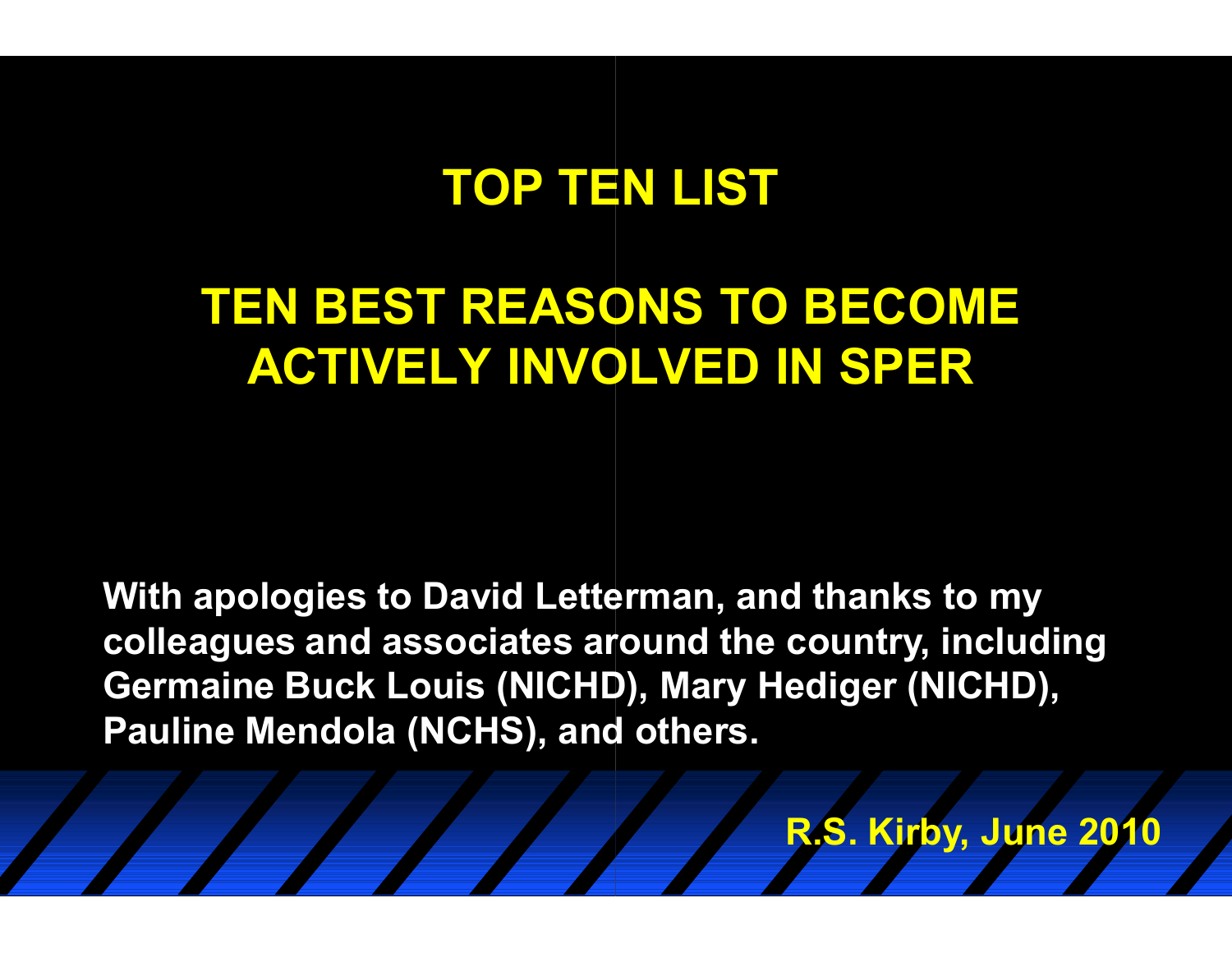### **You Will Develop Important Life Important Lifelong Career-building Skills**

• **Learn to deal with important details of conference planning and management\***

• **Learn to participate or lead executive committee conference calls\*\***

**\*for further details on this topic, consult the top ten list on how to plan a public health conference badly \*\*for further details on this topic, consult the top ten list on how to plan and participate in a conference call badly**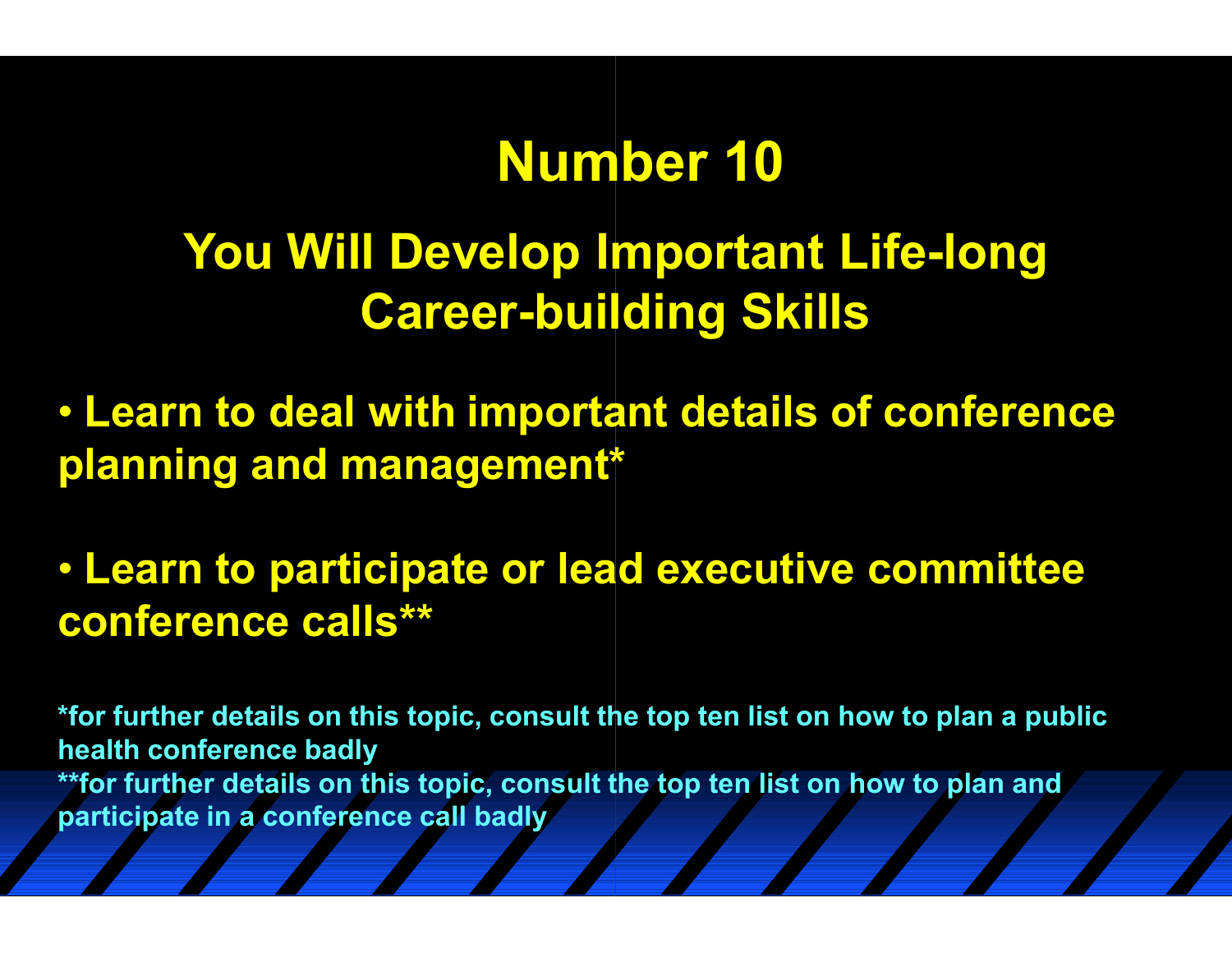#### **Receive Accolades from Your Peers**

**Your colleagues will be very thankful for a job well done.**

**If the slightest thing goes wrong, your colleagues will gracefully bring it to your attention, in the interests of TCCQI.\*\*\***

**\*\*\*total continuous conference quality improvement**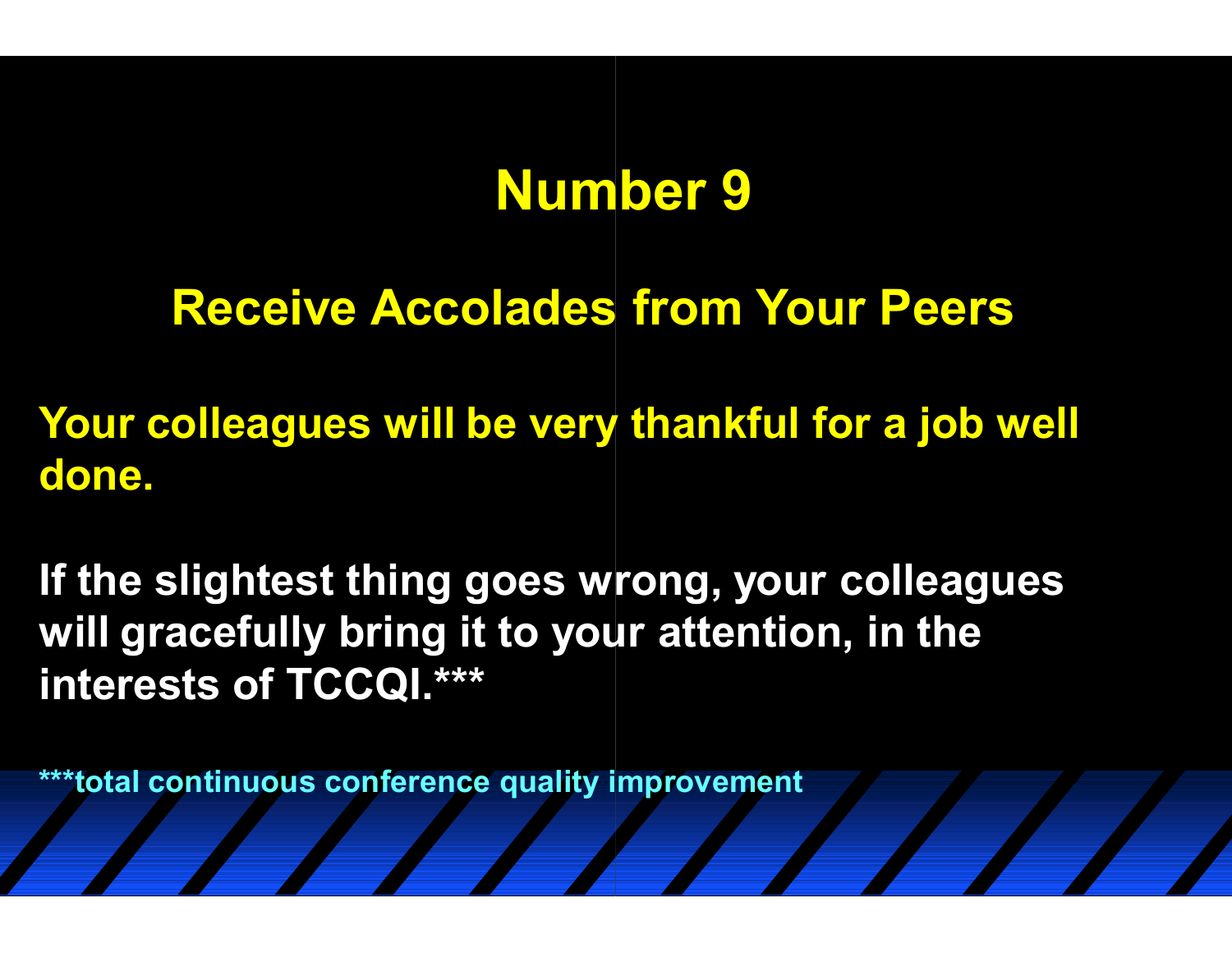#### **The Box Lunches Rock!**

# **Want to find out what's involved in ordering them?**

**Get elected to the SPER executive committee, and you too can learn the cost/quality issues involved in selecting mayonnaise rather than aioli sauce for the sandwiches.**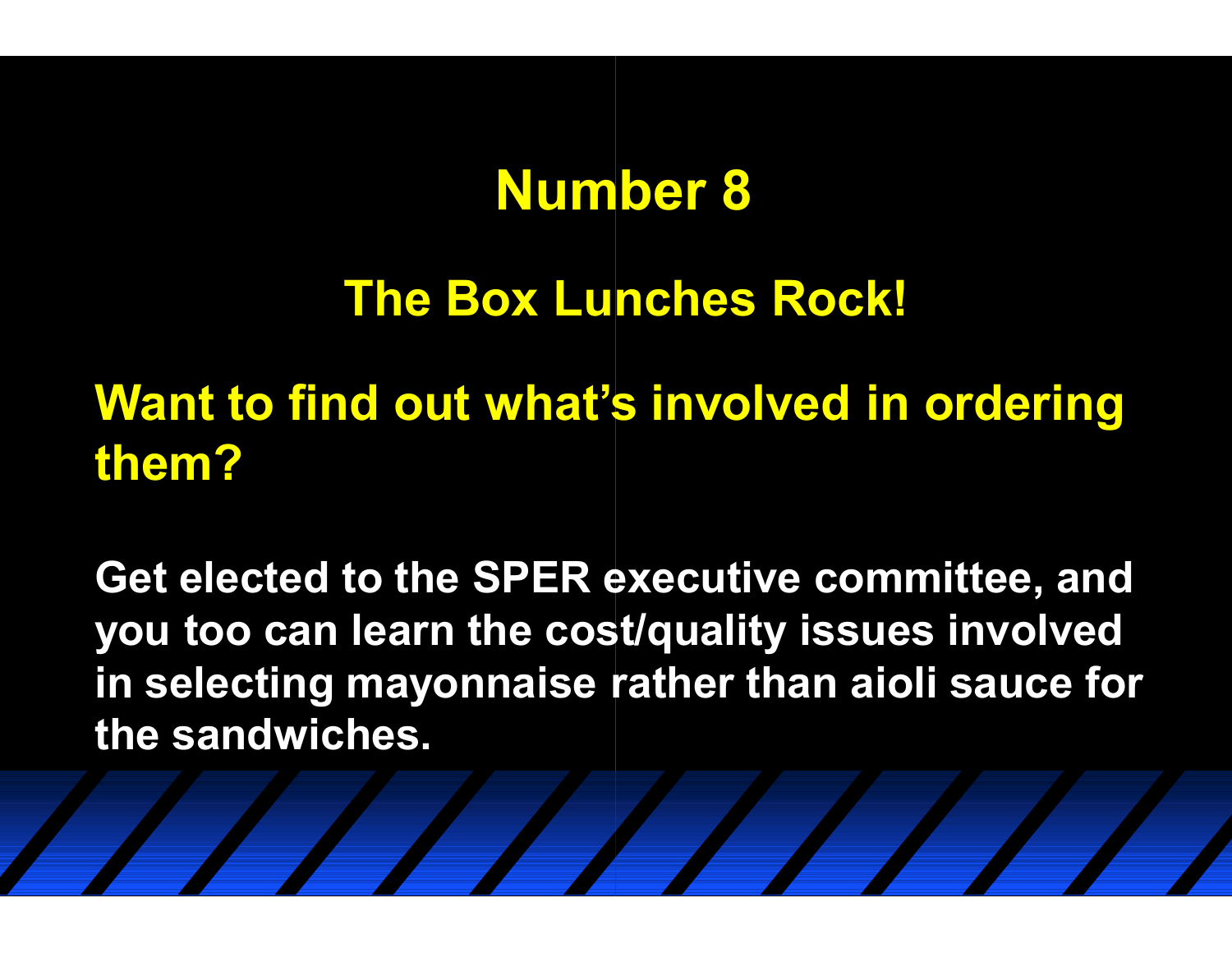#### **What's Better Than a Name? A Face!**

## **Meet the people whose papers you cite all the time.**

**And if they reviewed abstracts this year, you won't even have to buy them a drink!**

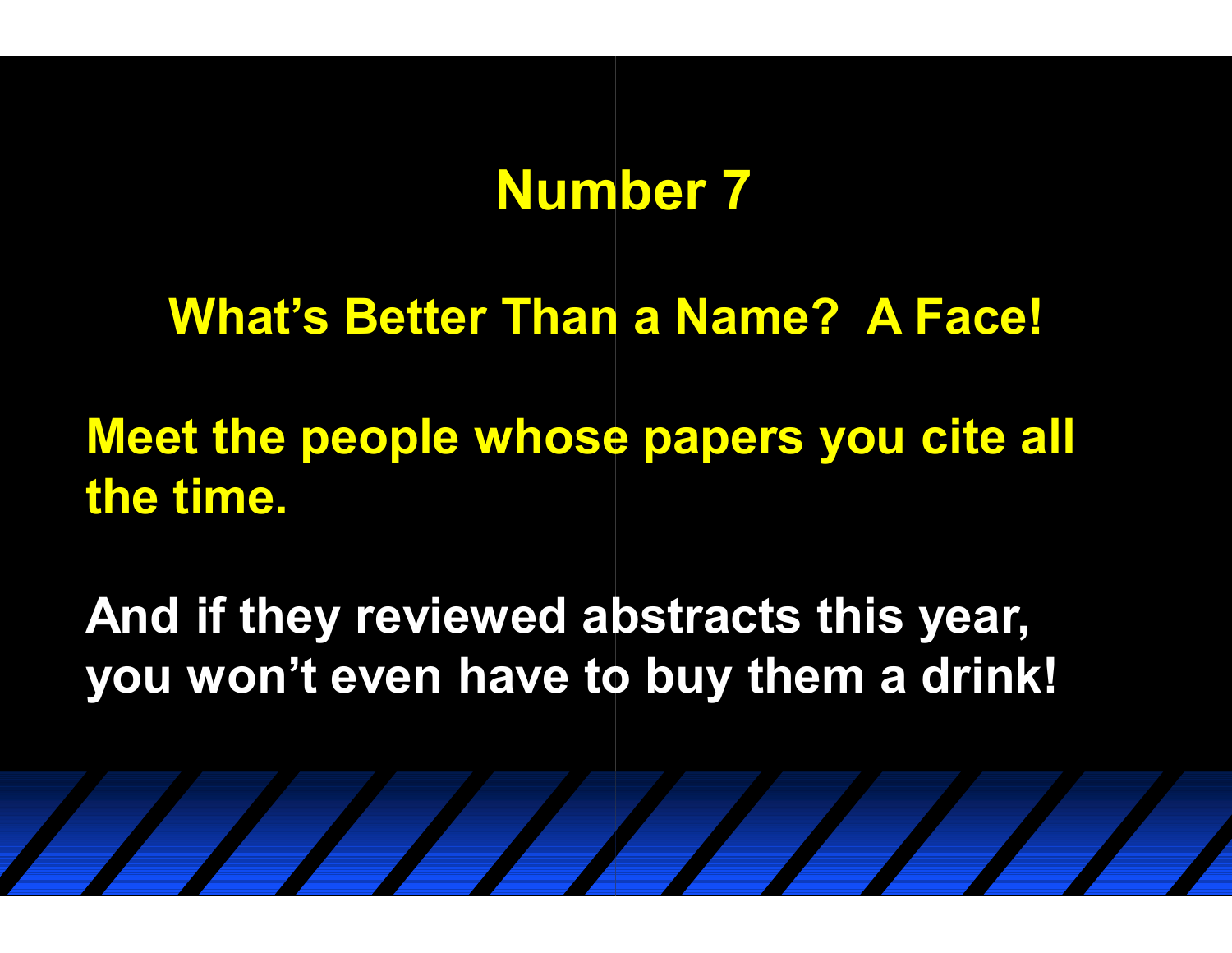## **Develop Your Critical Reading and Evaluation Skills**

**Grading papers is just too passé. Why not try reading and reviewing abstract submissions for SPER. This helps to ensure the quality of our annual meeting, and you get perks:**

• **You get to find out before the conference what some of the posters** and presentations may focus on. • **You can get a free drink ticket and participate more fully in the liquid evening poster session.**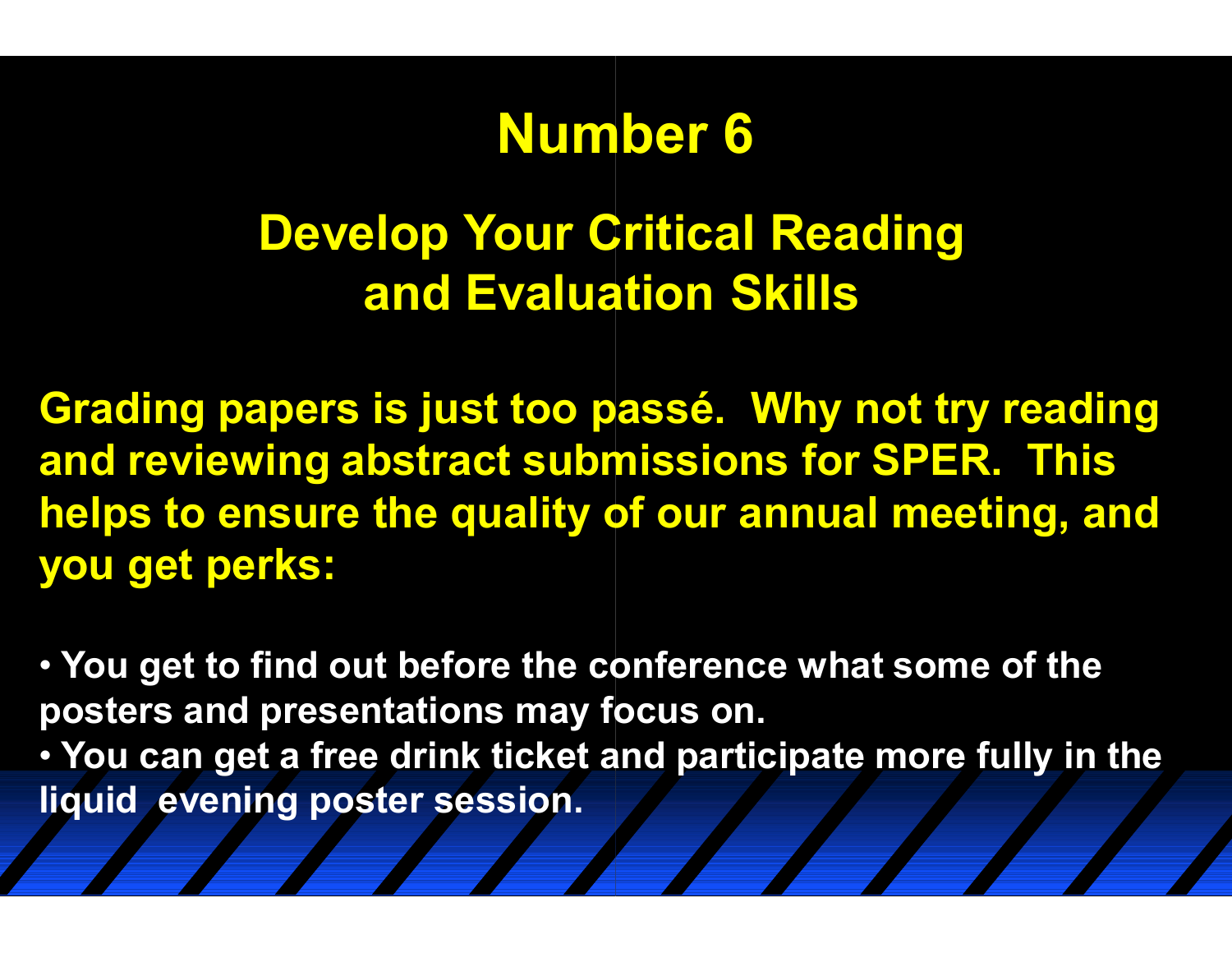**Help to Chart the Future Direction of our Field**

#### **This is one of the primary purposes of SPER.**

**Serving in leadership roles provides opportunities to be directly involved in activities that may influence research agendas, theoretical developments, and funding decisions.**

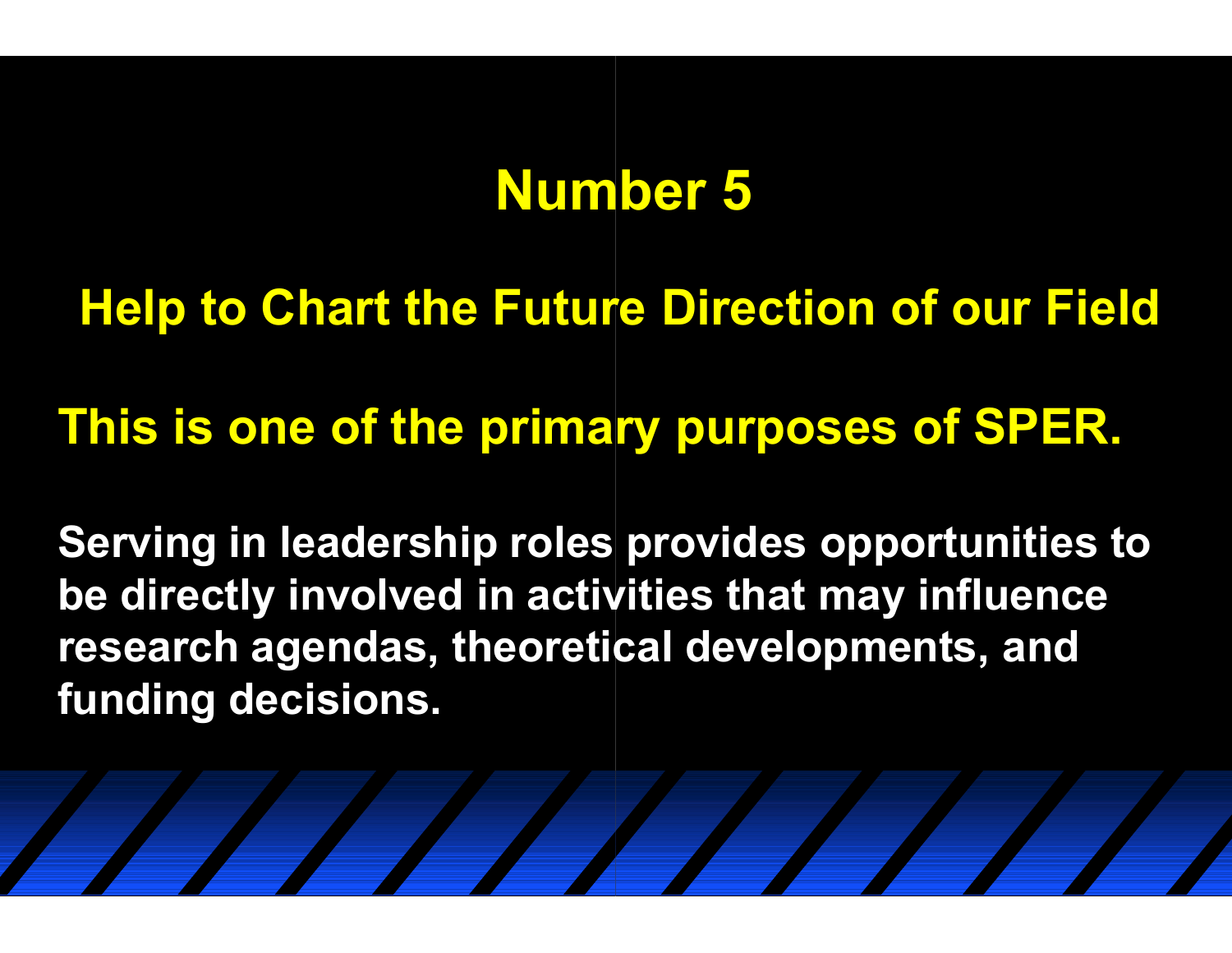#### **Hone Your Crisis Management Skills**

#### **Not everything about a conference goes as planned, so this could be where you step in.**

#### **What might go wrong, you might ask?**

**Not enough program books, keynote speaker late, all the presentations loaded onto the desktop for display disappear, too many vegetarian lunches, too few vegetarian lunches, no**  receipts for on-site registration, hotel overbooked, microphone **doesn't work, speaker spends 15 minutes on background to introduce topic for 12 minute platform presentation, . . .**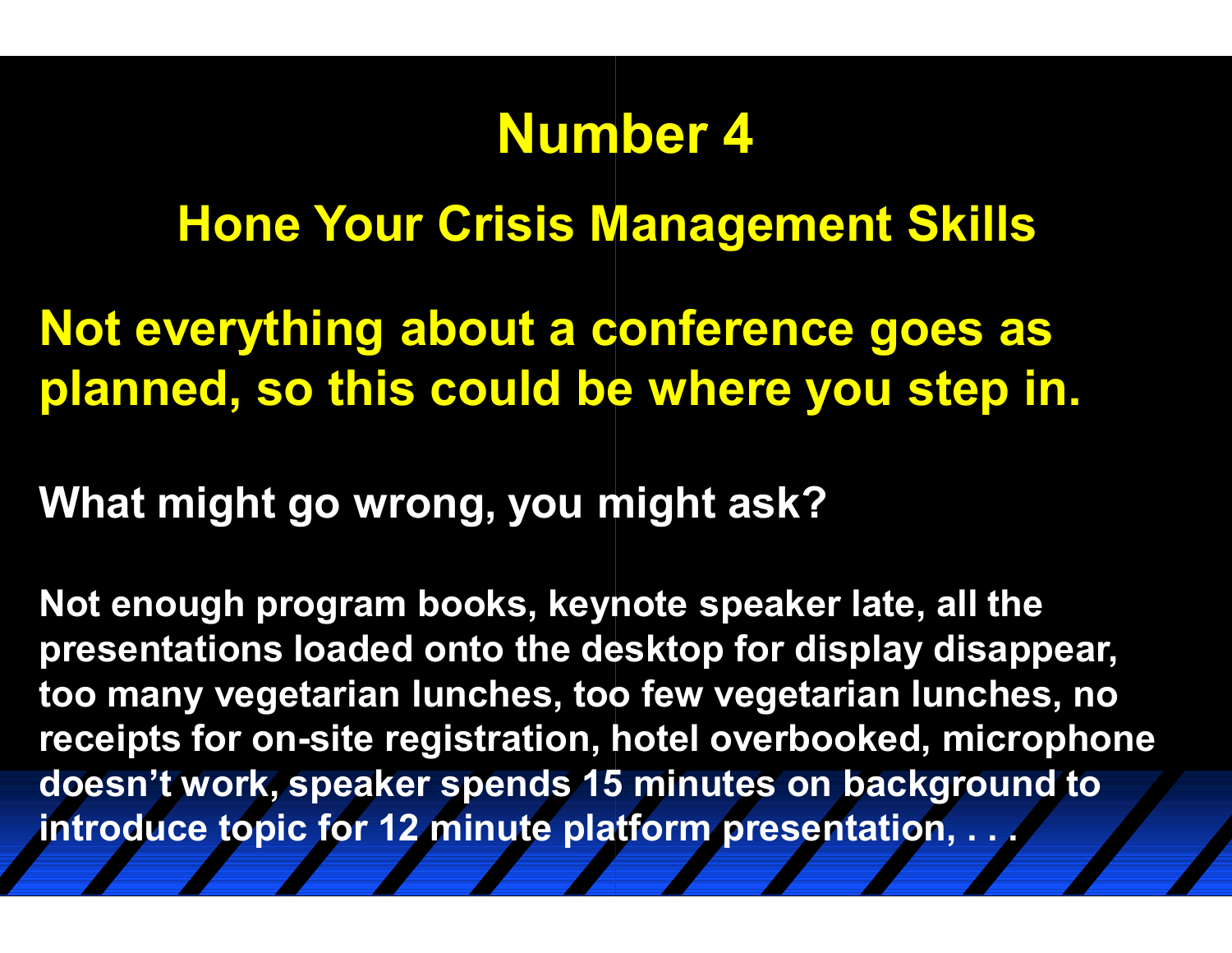**It's a Great Way to Meet Women (or the Occasional Guy)** 

**But seriously, you probably already know most of them, and most of the work is done by conference call.** 

**But you will get to know a few of your colleagues much better.**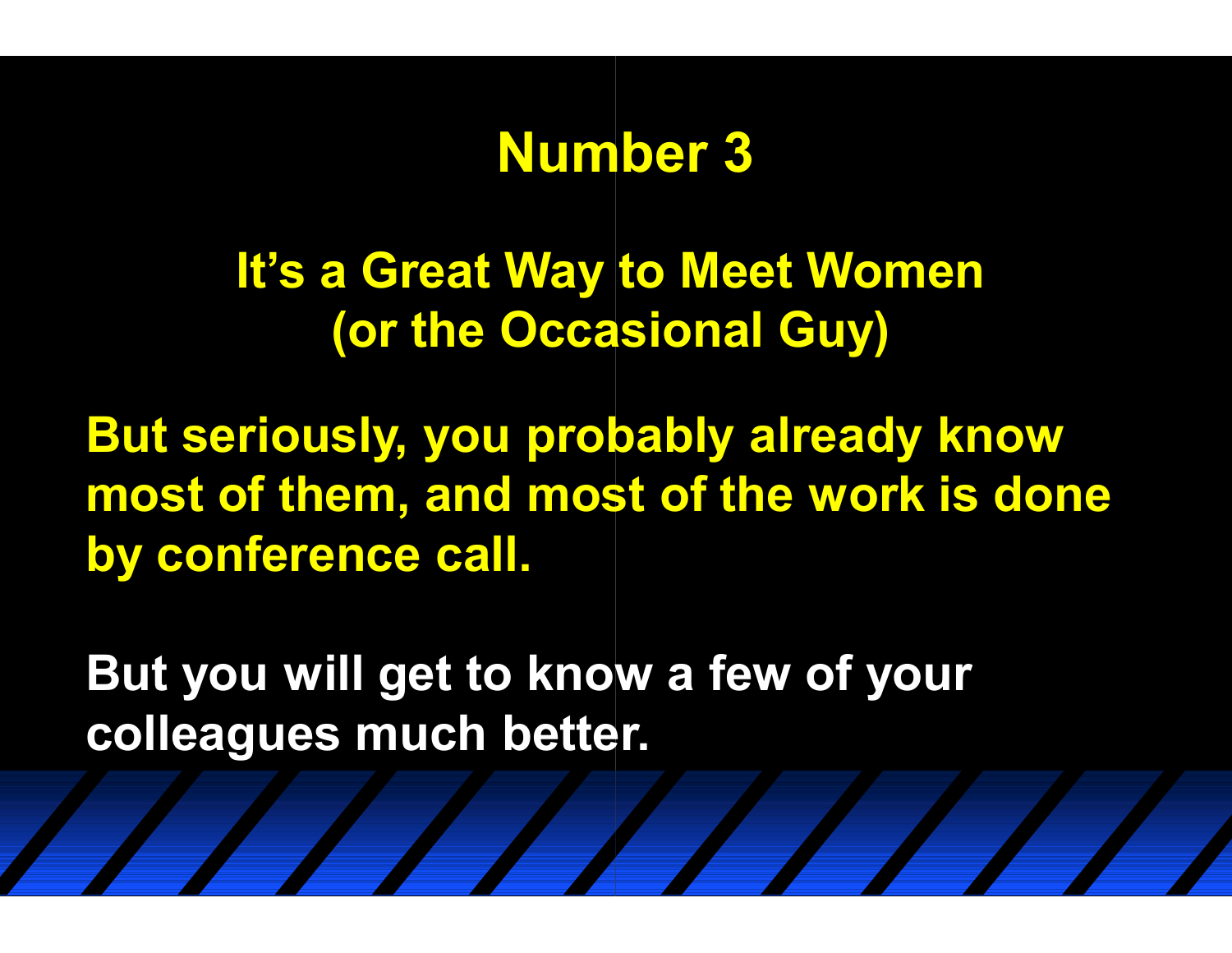#### **Travel the World**

#### **As an SPER EC member you will travel to interesting destinations around the world.**

#### **Ok, let's make that more exact. As an SPER EC member you will:**

• **Spend more time in meeting rooms at the hotel where your meeting is held anyway.**

• **Spend more time in the city where SER decided to hold their annual meeting.**

• **Spend more time on conference calls in your office at work.**